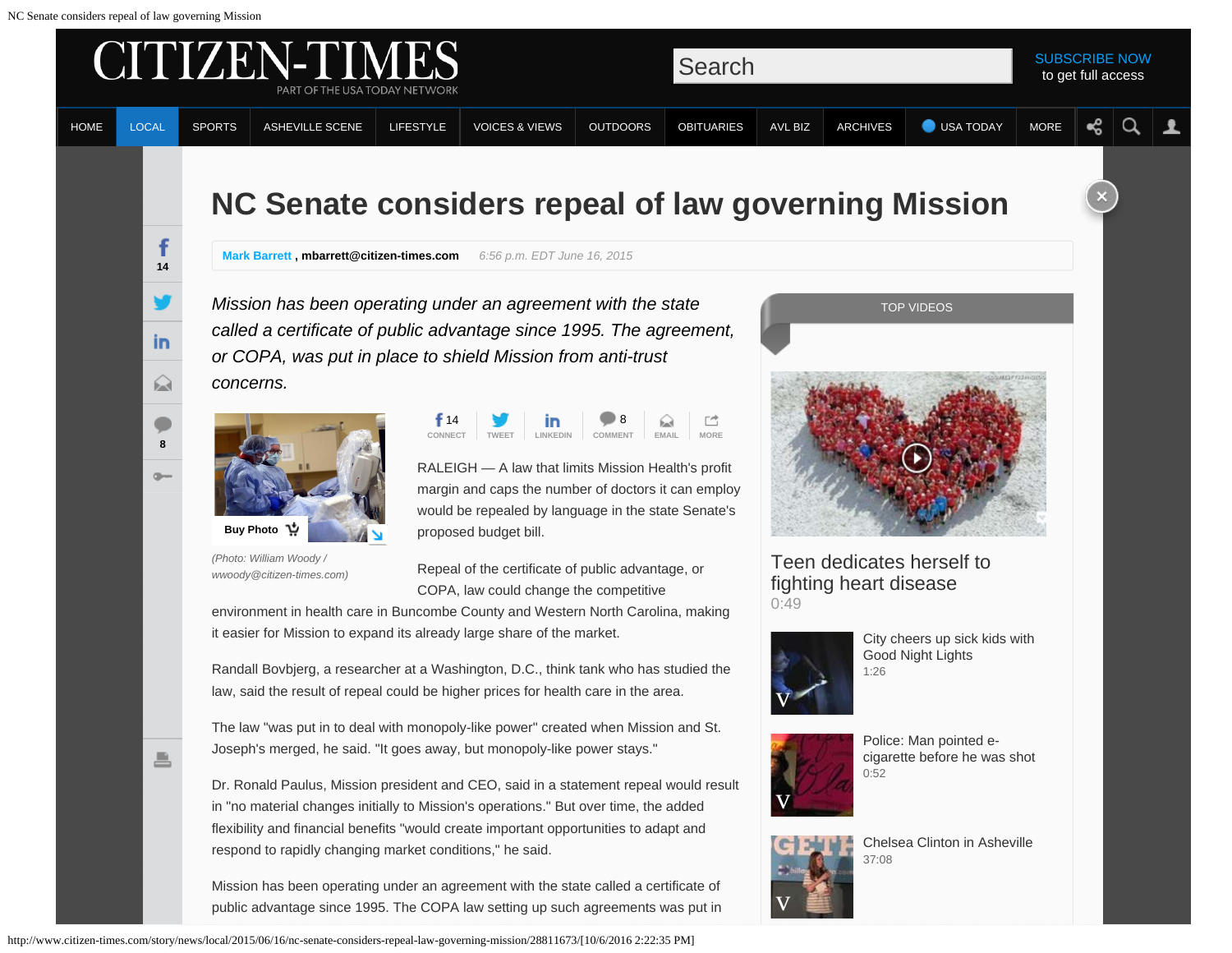place to shield Mission from anti-trust concerns when the hospital merged with St. Joseph's Hospital, located across Biltmore Avenue from Mission's main campus.





[Mission's big company tactics anger rural WNC doctors](http://www.citizen-times.com/story/news/local/2015/04/18/rural-hospitals-concerned-mission-hospital-asheville-north-carolina-tactics/25956329/?from=global&sessionKey=&autologin=)



[CITIZEN TIMES](http://www.citizen-times.com/story/news/local/2015/04/11/mission-hospital-expansion-asheville-western-north-carolina-insurance-company/25523499/) [Mission Hospital eyes bigger expansion](http://www.citizen-times.com/story/news/local/2015/04/11/mission-hospital-expansion-asheville-western-north-carolina-insurance-company/25523499/)



[San Diego-area police](http://www.citizen-times.com/videos/news/2900097860001/5145210867001) [shooting: What we know](http://www.citizen-times.com/videos/news/2900097860001/5145210867001) [0:32](http://www.citizen-times.com/videos/news/2900097860001/5145210867001)

MORE STORIES

The COPA says Mission can employ no more than 30 percent of the physicians in Buncombe and Madison counties and its costs can rise no more than the national average. Paulus said 18.9 percent of doctors in the two counties work for Mission today, a little less than the national average.

The budget bill passed by the House does not mention COPA, making it far from certain repeal will be approved. The full Senate is scheduled to vote on its version of the bill Wednesday and Thursday, then House and Senate budget leaders are expected to start negotiating a compromise budget next week.

COPA repeal is one of several provisions of the 504-page Senate budget bill with relatively little impact on state spending or taxation. The bill contains policy changes in several fields, including a ban on using oyster shells in landscaping and changes to child custody laws.

It also has language abolishing the state's certificate of need law. The CON law requires hospitals and other health care providers to get state approval for major new or expanded health care facilities, like adding beds to a hospital or establishing a nursing home.

Hospitals generally oppose that change, saying it would allow physician groups or other for-profit companies to serve well-insured patients in outpatient facilities while they are saddled with providing charity care to those who cannot afford to pay. Critics say the CON law stifles competition.

Mission did not request the COPA change but believes the law "has outlived its useful life," Paulus said.

The benefits of the merger "have exceeded all expectations" as Mission Health has provided higher quality care more efficiently and received several national recognitions, he said.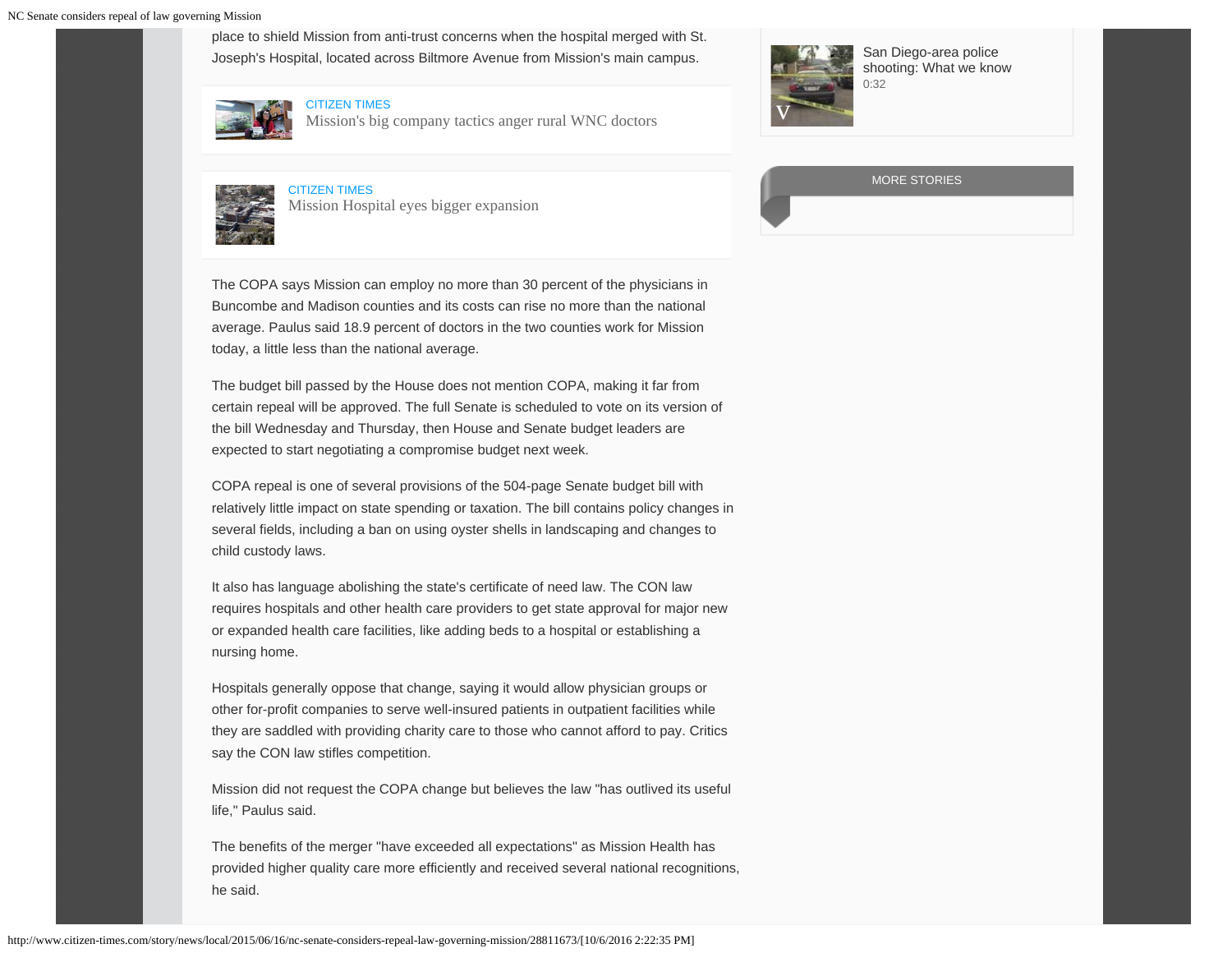"Experience shows that the COPA is unnecessary to ensure that the continued benefits of the transaction outweigh any possible harm to competition," Paulus said.

The competitive environment in the region has changed from when the merger occurred, he said, noting that several other hospitals in the region that were once independent are now affiliated with larger health care organizations.

Officials at two of those hospitals, Park Ridge Health in Fletcher and Haywood Regional Medical Center in Clyde, declined specific comment on the COPA law Tuesday.



[CITIZEN TIMES](http://www.citizen-times.com/story/news/local/2015/04/04/doctors-partner-mission/70854454/)

[More doctors partner with Mission](http://www.citizen-times.com/story/news/local/2015/04/04/doctors-partner-mission/70854454/)



[CITIZEN TIMES](http://www.citizen-times.com/story/news/local/2015/01/14/mission-says-competition-part-haywood-expansion/21766895/) [Mission Health says competition not part of Haywood expansion](http://www.citizen-times.com/story/news/local/2015/01/14/mission-says-competition-part-haywood-expansion/21766895/)

Bovbjerg, who studies health care issues at the Urban Institute, said his personal opinion is someone needs to figure out what happens next once the oversight from the state that the law provides goes away.

There is strong evidence that prices usually rise after hospital mergers, he said. If the COPA law goes away, "What is the alternative here?" he said. "In two years, are we going to be wondering what happened?"

The law was enacted to avoid federal anti-trust regulators vetoing the merger. Bovbjerg said it is unlikely that regulators would take any action so many years later is COPA is repealed.

"The anti-trust people, their phrase is you can't unscramble the egg," he said.

He and another senior fellow at the Urban Institute suggested in an February article that the COPA law could be a model for other states to deal with hospital mergers. They said health care prices and quality at Mission have generally been good since the law was enacted.

The budget bill does not say who is responsible for its certificate of public advantage and CON law sections.

Sen. Tom Apodaca, R-Henderson, introduced a bill in late March to repeal both laws.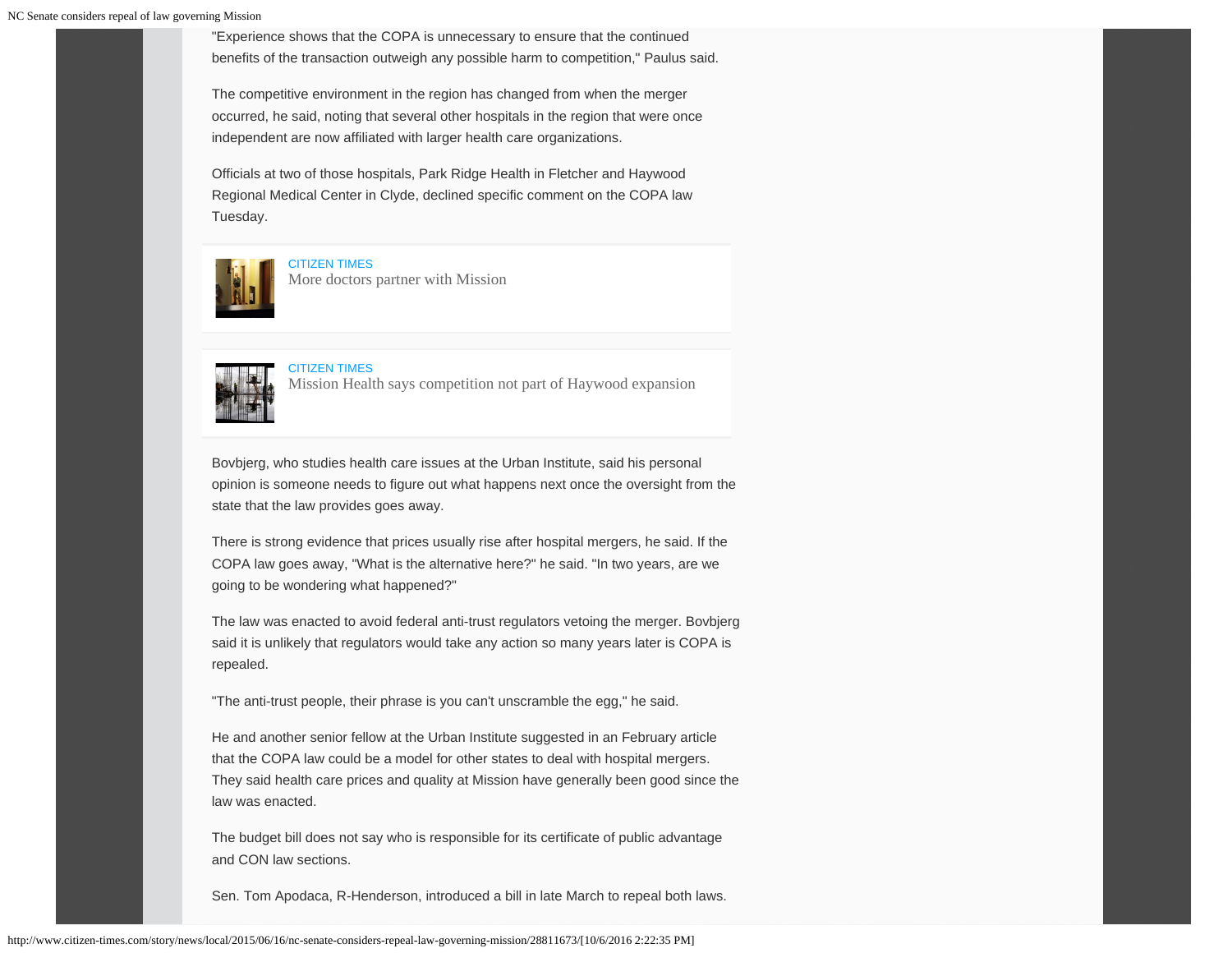Neither he nor Sen. Ralph Hise, a Mitchell County Republican who is co-chairman of the subcommittee responsible for health care provision of the bill, could be reached for comment Tuesday.

Paulus said Mission officials "do appreciate the fact that Senator Apodaca is aware of the unnecessary waste and challenges imposed by the COPA."

Sen. Terry Van Duyn, D-Buncombe, said she could support eventual repeal of the COPA law, but there are so many other changes to health care laws and funding in this year's budget that now is not the time to change COPA too. She said she is aware of little discussion of the change in any Senate committee.

"This is a huge policy change. This needs to be debated and not horse traded," she said. "What's going to happen is we're going to pass it and then the horse trading begins between the House and the Senate."



[CITIZEN TIMES](http://www.citizen-times.com/story/news/local/2015/03/26/bill-mean-mission-expansion/70511340/) [Bill could mean more Mission expansion](http://www.citizen-times.com/story/news/local/2015/03/26/bill-mean-mission-expansion/70511340/)



[CITIZEN TIMES](http://www.citizen-times.com/story/news/local/2015/03/28/special-report-mission-health-crossroads/70520032/) [Special report: Mission Health at a crossroads](http://www.citizen-times.com/story/news/local/2015/03/28/special-report-mission-health-crossroads/70520032/)



## AD CONTENT [by Taboola](http://popup.taboola.com/en/?template=colorbox&taboola_utm_source=gannettcompany-citizentimes&taboola_utm_medium=bytaboola&taboola_utm_content=thumbnails-h:grid-3x3:) **D**



[Washington: This Meal](https://www.homechef.com/skip-the-store?utm_source=taboola&utm_medium=cpc_clicks&utm_campaign=tab.30.1&voucher=TB30FREE&utm_content=%24%7Bcity%3Acapitalized%7D%24%3A+This+Meal+Service+is+Cheaper+Than+Your+Local+Store-http%3A%2F%2Fcdn.taboolasyndication.com%2Flibtrc%2Fstatic%2Fthumbnails%2Fc22d167f44a92bfcbe7d5dc27ed0980f.jpg&utm_term=gannettcompany-citizentimes) [Service is Cheaper Than](https://www.homechef.com/skip-the-store?utm_source=taboola&utm_medium=cpc_clicks&utm_campaign=tab.30.1&voucher=TB30FREE&utm_content=%24%7Bcity%3Acapitalized%7D%24%3A+This+Meal+Service+is+Cheaper+Than+Your+Local+Store-http%3A%2F%2Fcdn.taboolasyndication.com%2Flibtrc%2Fstatic%2Fthumbnails%2Fc22d167f44a92bfcbe7d5dc27ed0980f.jpg&utm_term=gannettcompany-citizentimes) [Your Local Store](https://www.homechef.com/skip-the-store?utm_source=taboola&utm_medium=cpc_clicks&utm_campaign=tab.30.1&voucher=TB30FREE&utm_content=%24%7Bcity%3Acapitalized%7D%24%3A+This+Meal+Service+is+Cheaper+Than+Your+Local+Store-http%3A%2F%2Fcdn.taboolasyndication.com%2Flibtrc%2Fstatic%2Fthumbnails%2Fc22d167f44a92bfcbe7d5dc27ed0980f.jpg&utm_term=gannettcompany-citizentimes)





[We Tried Blue Apron:](http://try.blueapron.com/perfectdinnertb/?cvosrc=content-paid.taboola.perfectdinnerTB1&utm_campaign=perfectdinnerTB1&utm_medium=content-paid&utm_source=taboola) [Here's What Happened](http://try.blueapron.com/perfectdinnertb/?cvosrc=content-paid.taboola.perfectdinnerTB1&utm_campaign=perfectdinnerTB1&utm_medium=content-paid&utm_source=taboola)



[Get New Car Smart: 10](https://ad.doubleclick.net/ddm/trackclk/N1558.1006845.TABOOLA.COM/B9682690.134039722;dc_trk_aid=306700429;dc_trk_cid=71992339;dc_lat=;dc_rdid=;tag_for_child_directed_treatment=?utm_source=taboola&utm_medium=referral) [Most Comfortable Cars](https://ad.doubleclick.net/ddm/trackclk/N1558.1006845.TABOOLA.COM/B9682690.134039722;dc_trk_aid=306700429;dc_trk_cid=71992339;dc_lat=;dc_rdid=;tag_for_child_directed_treatment=?utm_source=taboola&utm_medium=referral) [Under \\$30k](https://ad.doubleclick.net/ddm/trackclk/N1558.1006845.TABOOLA.COM/B9682690.134039722;dc_trk_aid=306700429;dc_trk_cid=71992339;dc_lat=;dc_rdid=;tag_for_child_directed_treatment=?utm_source=taboola&utm_medium=referral)

*[Kelley Blue Book](https://ad.doubleclick.net/ddm/trackclk/N1558.1006845.TABOOLA.COM/B9682690.134039722;dc_trk_aid=306700429;dc_trk_cid=71992339;dc_lat=;dc_rdid=;tag_for_child_directed_treatment=?utm_source=taboola&utm_medium=referral)*



[The Number 1 Reason](https://www.newretirement.com/retirement/the-new-retirement-plan-that-banks-dont-want-seniors-knowing/?nr_product=revmort&nr_a=taboola&nr_medium=contentmkt&nr_creative=1rsnbkdunrecRM&nr_adtype=ImageOverHeadLine&nr_adgroup=blkwhtmangls&nr_campaign=newretirbkrduknow&nr_keyword=&utm_medium=contentmkt&utm_source=taboola&utm_content=1rsnbkdunrecRM&nr_placement=gannettcompany-citizentimes) [Banks Don't](https://www.newretirement.com/retirement/the-new-retirement-plan-that-banks-dont-want-seniors-knowing/?nr_product=revmort&nr_a=taboola&nr_medium=contentmkt&nr_creative=1rsnbkdunrecRM&nr_adtype=ImageOverHeadLine&nr_adgroup=blkwhtmangls&nr_campaign=newretirbkrduknow&nr_keyword=&utm_medium=contentmkt&utm_source=taboola&utm_content=1rsnbkdunrecRM&nr_placement=gannettcompany-citizentimes) [Recommend Reverse …](https://www.newretirement.com/retirement/the-new-retirement-plan-that-banks-dont-want-seniors-knowing/?nr_product=revmort&nr_a=taboola&nr_medium=contentmkt&nr_creative=1rsnbkdunrecRM&nr_adtype=ImageOverHeadLine&nr_adgroup=blkwhtmangls&nr_campaign=newretirbkrduknow&nr_keyword=&utm_medium=contentmkt&utm_source=taboola&utm_content=1rsnbkdunrecRM&nr_placement=gannettcompany-citizentimes)



[District Of Columbia](https://www.fetcharate.com/pa/mortgage/?tg_ref=tblronnoms&&camp_id=%24%7Bregion%3Acapitalized%7D%24+Homeowners+Born+Before+1985+Are+Getting+a+Huge+Reward&keyword=gannettcompany-citizentimes&csg_ref=tapa&sub2=http%3A%2F%2Fcdn.taboolasyndication.com%2Flibtrc%2Fstatic%2Fthumbnails%2Fae21f7491fb5e9171f6bef8dcc2bccbb.jpg) [Homeowners Born](https://www.fetcharate.com/pa/mortgage/?tg_ref=tblronnoms&&camp_id=%24%7Bregion%3Acapitalized%7D%24+Homeowners+Born+Before+1985+Are+Getting+a+Huge+Reward&keyword=gannettcompany-citizentimes&csg_ref=tapa&sub2=http%3A%2F%2Fcdn.taboolasyndication.com%2Flibtrc%2Fstatic%2Fthumbnails%2Fae21f7491fb5e9171f6bef8dcc2bccbb.jpg) [Before 1985 Are Getti…](https://www.fetcharate.com/pa/mortgage/?tg_ref=tblronnoms&&camp_id=%24%7Bregion%3Acapitalized%7D%24+Homeowners+Born+Before+1985+Are+Getting+a+Huge+Reward&keyword=gannettcompany-citizentimes&csg_ref=tapa&sub2=http%3A%2F%2Fcdn.taboolasyndication.com%2Flibtrc%2Fstatic%2Fthumbnails%2Fae21f7491fb5e9171f6bef8dcc2bccbb.jpg)



[Why Guys Are Saying](https://www.slidebelts.com/pages/our-story) [Goodbye to "Normal](https://www.slidebelts.com/pages/our-story) [Belts"](https://www.slidebelts.com/pages/our-story)

http://www.citizen-times.com/story/news/local/2015/06/16/nc-senate-considers-repeal-law-governing-mission/28811673/[10/6/2016 2:22:35 PM]